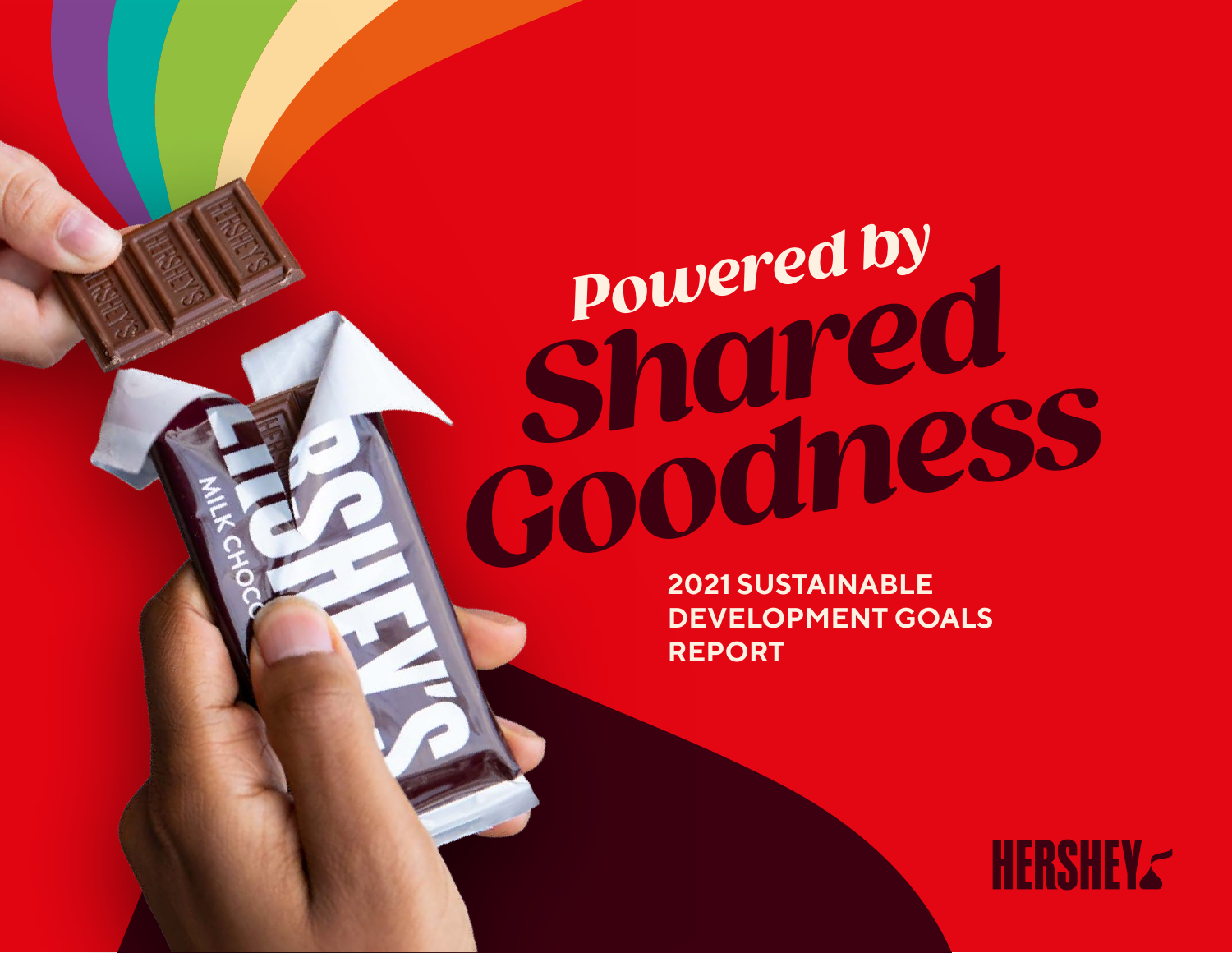# 2021 Sustainable Development Goals Report

#### **In September 2015, the United Nations General Assembly unanimously approved the [Sustainable](https://www.undp.org/sustainable-development-goals) [Development Goals](https://www.undp.org/sustainable-development-goals) (SDGs).**

These 17 goals and their 169 sub-targets define the global framework for sustainable development through 2030. The UN appealed to businesses and the private sector to share responsibility in helping realize these goals.

As a global business, our work at Hershey touches upon many of the objectives of the SDGs including throughout our global supply chain, in how we treat employees, how we manage our environmental impacts and how we engage with communities where we operate.

This report stands as an inventory of where we are today, and how Hershey's work aligns to the SDGs. Our approach is one of continuous improvement, where we seek to maximize our positive impacts while minimizing or eliminating potential negative impacts.

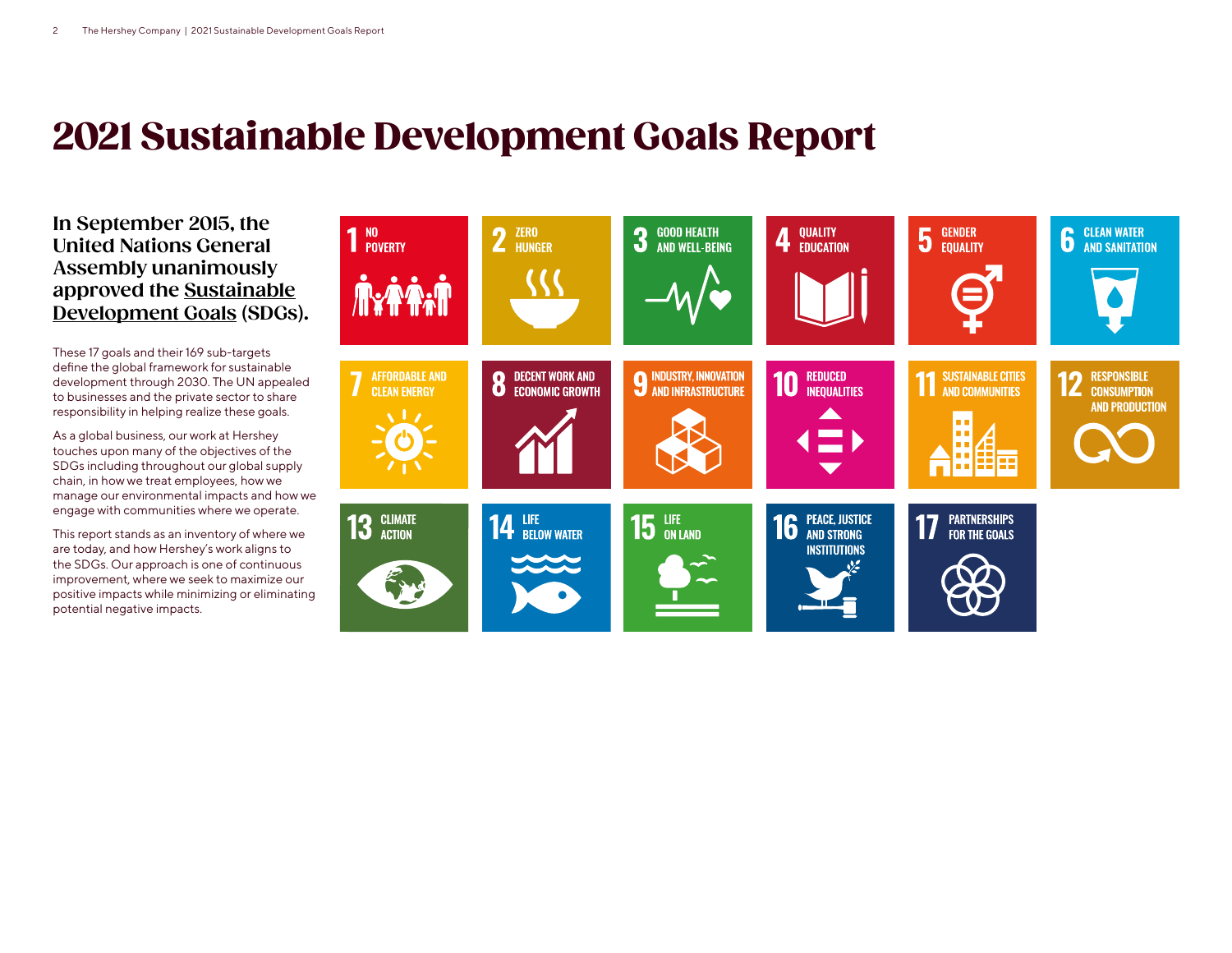# SDG Ambition Benchmarks

**In January 2020, the SDG Ambition Benchmarks were launched at Davos representing a new call to action by the UN Global Compact for companies "to set ambitious goals and targets in 14 areas that will have the greatest impacts on the SDGs."** 

Three of our corporate ambitions developed in 2021 align with the new SDG Ambition Benchmarks and we have active workstreams related to several more. As UN Global Compact members, we believe it is important to work with global initiatives that amplify our impact.



 $\infty$ 

#### **SDG Ambition Benchmarks where Hershey's Commitments are aligned**



#### **SDG Ambition Benchmark**

"100% sustainable material inputs that are renewable, recyclable or reusable"

#### **Goal addressed by:**

Hershey's goal for 100% of plastic packaging to be recyclable, reusable or compostable by 2030.

**For more information on Hershey's packaging goals and related KPIs, see pages 53 and 60 of the [2021](https://www.thehersheycompany.com/content/dam/hershey-corporate/documents/pdf/hershey_2021_esg_report.pdf)  [ESG Report.](https://www.thehersheycompany.com/content/dam/hershey-corporate/documents/pdf/hershey_2021_esg_report.pdf)**

#### **SDG Ambition Benchmark**

"Science-based emissions reduction in line with a 1.5°C pathway"

#### **Goal addressed by:**

Hershey's science-based greenhouse gas (GHG) reduction goals to cut our Scope 1 and Scope 2 absolute emissions by 50% and Scope 3 absolute emissions by 25% by 2030 against a 2018 baseline.

**For more information about Hershey's GHG emissions reduction goals and related KPIs, see pages 49 – 51 and 57 – 58 of the [2021 ESG Report.](https://www.thehersheycompany.com/content/dam/hershey-corporate/documents/pdf/hershey_2021_esg_report.pdf)**



#### **SDG Ambition Benchmark**

"Land degradation neutrality including zero deforestation"

#### **Goal addressed by:**

Hershey's commitment to eliminate commodity-driven deforestation from all our ingredient supply chains by 2030.

**For more information, see [Hershey's No Deforestation Policy](https://www.thehersheycompany.com/content/dam/corporate-us/documents/pdf/HSY_No_Deforestation_Policy.pdf).**

#### **SDG Ambition Benchmarks where Hershey has workstreams for business integration**



#### **SDG Ambition Benchmark**

"Gender balance at all levels of management"

#### **Hershey action:**

Hershey 2021 ESG Report:

• Accelerating DEI Efforts at Hershey and 2021: Living DEI at Hershey, pages 67 – 68



#### **SDG Ambition Benchmark**

"100% of employees across the organization earn a living wage"

#### **Hershey action:**

Hershey 2021 ESG Report:

• Responsible Sourcing and Human Rights: Human Rights Across Our Value Chain, pages 34 – 37

#### **See also:**

• [Living Wage and Income Position Statement](https://www.thehersheycompany.com/content/dam/corporate-us/documents/sustainability/HSY_Living_Wage_Income_Position_Statement.pdf)



#### **SDG Ambition Benchmark**

"Zero incidences of bribery"

#### **Hershey action:**

Intolerance for bribery is an established principle of our [Code of Conduct](https://www.thehersheycompany.com/content/dam/corporate-us/documents/investors/code-of-conduct-english.pdf) and [Supplier Code of Conduct](https://www.thehersheycompany.com/content/dam/corporate-us/documents/partners-and-suppliers/supplier-code-of-conduct.pdf)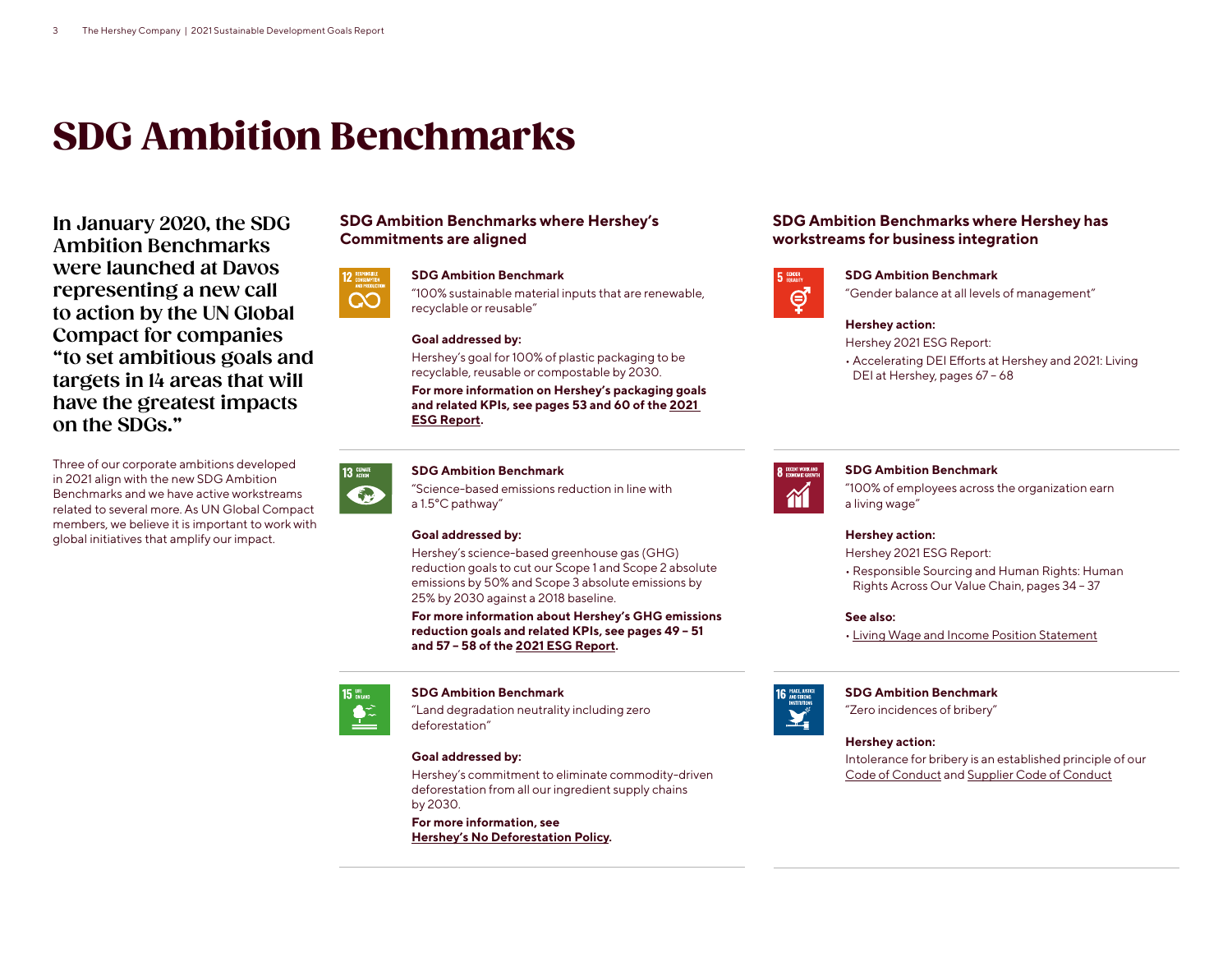# **Manufacturer 1 Second Service Service Service Service Service Service Service Service Service Service Service**

| <b>POTENTIAL IMPACT</b>                                                                                                                     | <b>WHERE WE ARE</b>                                                                                                                                                              | <b>WHO IS IMPACTED</b>                                           | <b>KEY SDG SUB-TARGETS</b><br><b>AND CROSS LINKAGES</b> |
|---------------------------------------------------------------------------------------------------------------------------------------------|----------------------------------------------------------------------------------------------------------------------------------------------------------------------------------|------------------------------------------------------------------|---------------------------------------------------------|
| <b>C</b> Drive affordable land-rights<br>documentation<br><b>Compare in the Universe of Service State</b> in the Improve farmer livelihoods | Hershey 2021 ESG Report:<br>• Cocoa: Lifting up Rural Livelihoods, pages 27 - 28<br>$\cdot$ Environment, pages 48 - 61<br>• Responsible Sourcing and Human Rights, pages 33 - 47 | (ai<br>$\left( \begin{array}{c} 0 \\ 0 \\ 0 \end{array} \right)$ | 1.1, 1.4, 1.5, 2.3, 2.4, 5.A,<br>8.10, 11.5, 13         |
| <b>Provide access to a living wage/income</b>                                                                                               | See also:<br>• Living Wage and Income Position Statement                                                                                                                         |                                                                  |                                                         |
| Exert a direct or indirect impact on<br>ecosystems and land use in our supply<br>chain that may affect local residents'<br>livelihoods      |                                                                                                                                                                                  |                                                                  |                                                         |



| <b>POTENTIAL IMPACT</b>                                                                                                                                          | <b>WHERE WE ARE</b>                                                                                                                                                                                                                                                                                                                                                                                                               | <b>WHO IS IMPACTED</b> | <b>KEY SDG SUB-TARGETS</b><br><b>AND CROSS LINKAGES</b> |
|------------------------------------------------------------------------------------------------------------------------------------------------------------------|-----------------------------------------------------------------------------------------------------------------------------------------------------------------------------------------------------------------------------------------------------------------------------------------------------------------------------------------------------------------------------------------------------------------------------------|------------------------|---------------------------------------------------------|
| <b>Confidence in the Internal Property</b> increase access to nutrition<br><b>Compared to the resilience and sustainability</b><br>of small-scale food producers | Hershey 2021 ESG Report:<br>• Cocoa: Addressing Child Labor Through School-Based Nutrition, page 26<br>• Community: A Culture of Giving Back, page 90<br>• Community: Showing up for Our Communities, page 88<br>• Community: Tackling Hunger Head On, page 90<br>· Responsible Sourcing and Human Rights, pages 33 - 47<br>• Youth: Supporting Connections / Heartwarming Young Heroes Award Winner<br>Nourishes Others, page 82 | û<br>$\clubsuit$       | 1.5, 2.1, 2.3, 2.4, 13                                  |



**Potential positive impact on the SDGs** 

Potential negative impact on the SDGs

**1** Individuals and communities in our supply chain

**A** Individuals and communities where we operate

Our consumers

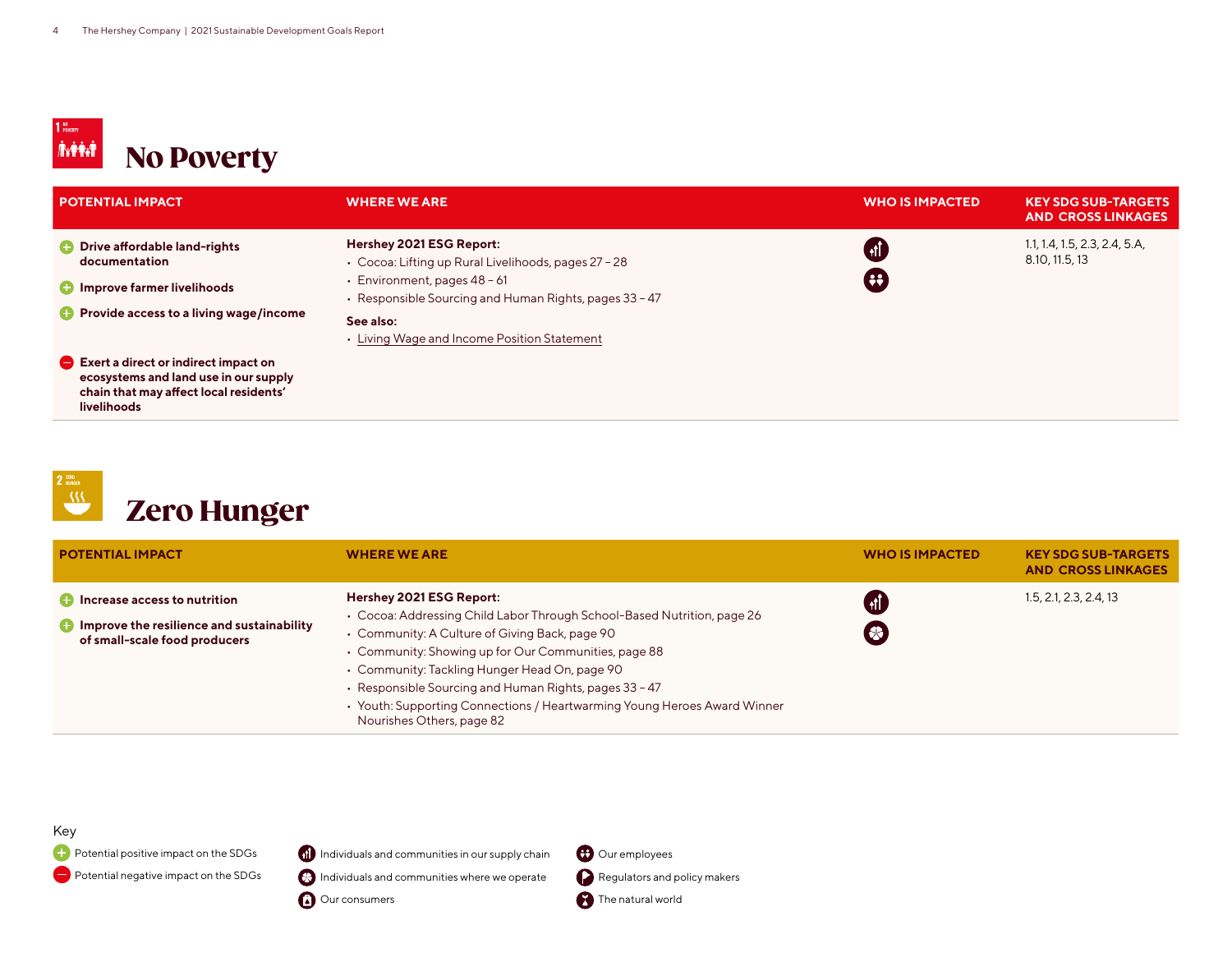

### Good Health and Well-being

| <b>POTENTIAL IMPACT</b>                                                                                                                                        | <b>WHERE WE ARE</b>                                                                                                                                                                                 | <b>WHO IS IMPACTED</b> | <b>KEY SDG SUB-TARGETS</b><br><b>AND CROSS LINKAGES</b> |
|----------------------------------------------------------------------------------------------------------------------------------------------------------------|-----------------------------------------------------------------------------------------------------------------------------------------------------------------------------------------------------|------------------------|---------------------------------------------------------|
| <b>Compares Improvemental health by promoting</b><br>social connection, social emotional<br>development and access to mental<br>well-being resources for youth | Hershey 2021 ESG Report:<br>• Community: Highlighting Healthcare Around the World, page 91<br>• Our Company: Marketing Responsibly, page 17<br>• Our Company: Staying Agile Through Change, page 18 | ( ai<br>$\clubsuit$    | 3.3, 3.4, 3.9                                           |
| Act responsibly to keep our employees,<br>supply chain partners and communities<br>safe and protected from the spread of<br>COVID-19                           | • Our People: Keeping People Safe, page 64<br>• Our People: Providing a Caring Employee Experience, page 65<br>• The Big Picture: Spotlight 2021, page 5<br>• Youth, pages $80 - 85$                | 33                     |                                                         |
| Value chain operations may exert a<br>direct or indirect impact on ecosystems<br>and environments that could impact<br>human health                            |                                                                                                                                                                                                     |                        |                                                         |
| $\bigcirc$ Overconsumption of our products may<br>have negative health outcomes                                                                                |                                                                                                                                                                                                     |                        |                                                         |



| <b>POTENTIAL IMPACT</b>                                                                                                                | <b>WHERE WE ARE</b>                                                                                                                                                      | <b>WHO IS IMPACTED</b> | <b>KEY SDG SUB-TARGETS</b><br><b>AND CROSS LINKAGES</b> |
|----------------------------------------------------------------------------------------------------------------------------------------|--------------------------------------------------------------------------------------------------------------------------------------------------------------------------|------------------------|---------------------------------------------------------|
| Increase access to education for<br>children within our supply chains and<br>to disadvantaged youth within the<br><b>United States</b> | Hershey 2021 ESG Report:<br>• Cocoa: Preventing Child Labor Through Access to Education, page 26<br>· Youth: Our Shared Goodness Legacy - Milton Hershey School, page 84 | Gil                    | 4.1, 4.4, 4.A, 4.C, 16.9                                |



**Potential positive impact on the SDGs** 

**11** Individuals and communities in our supply chain

Potential negative impact on the SDGs

**A** Individuals and communities where we operate Our consumers



**CD** Our employees

The natural world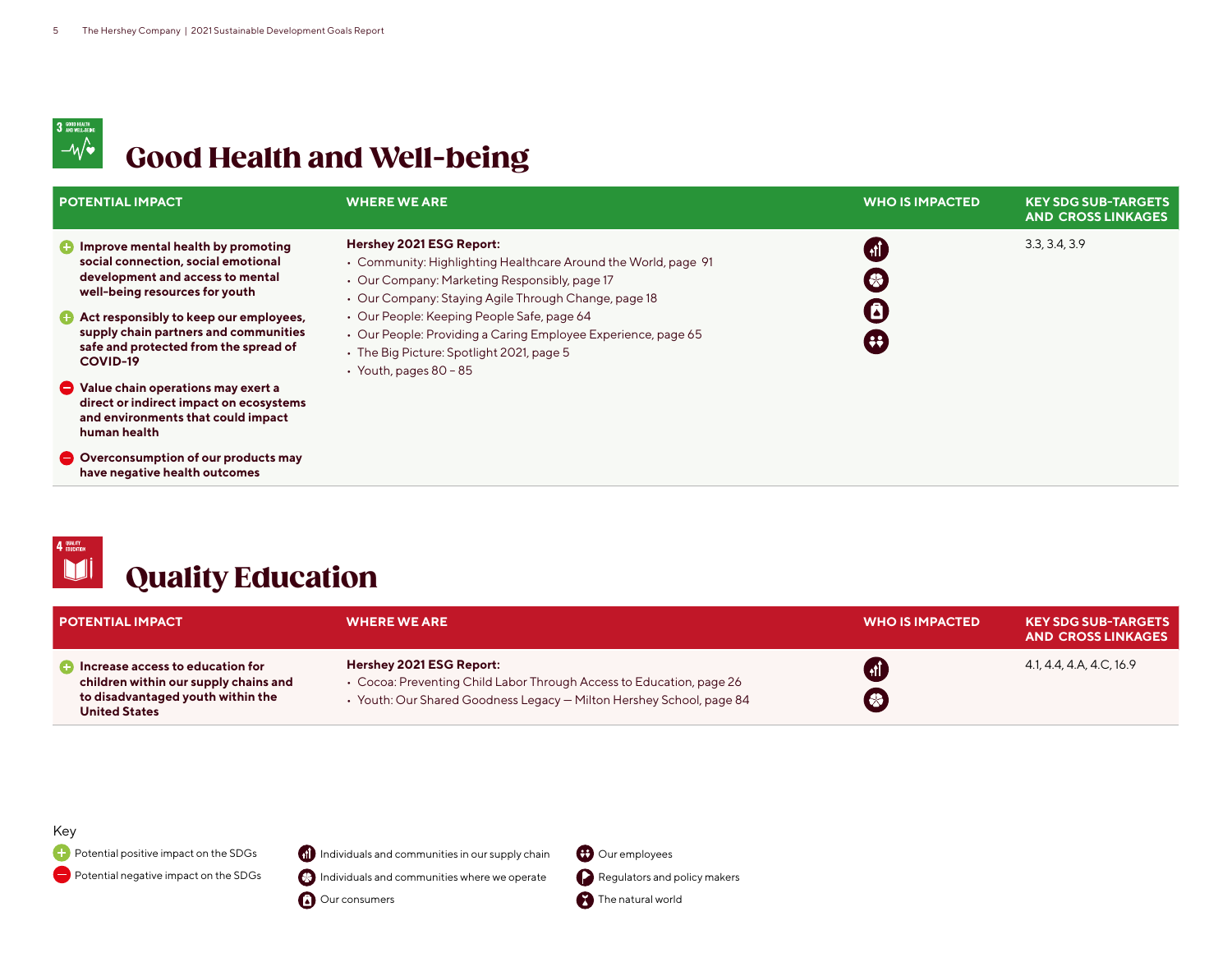

| <b>POTENTIAL IMPACT</b>                                                                                                                                                                                              | <b>WHERE WE ARE</b>                                                                                                                                                                                                                                                                                                                                                                                                                                                                                                              | <b>WHO IS IMPACTED</b> | <b>KEY SDG SUB-TARGETS</b><br><b>AND CROSS LINKAGES</b> |
|----------------------------------------------------------------------------------------------------------------------------------------------------------------------------------------------------------------------|----------------------------------------------------------------------------------------------------------------------------------------------------------------------------------------------------------------------------------------------------------------------------------------------------------------------------------------------------------------------------------------------------------------------------------------------------------------------------------------------------------------------------------|------------------------|---------------------------------------------------------|
| Expand female leadership and<br>opportunities across our organization<br>Support women-owned businesses<br>Train farmer communities on gender<br>o<br>sensitivity and train and assist women in<br>our supply chains | Hershey 2021 ESG Report:<br>• Cocoa: Supporting Women in Achieving Economic Independence, page 28<br>• Community: A Culture of Giving Back, pages 90 - 92<br>• Our Company: Corporate Governance, pages 11 - 12<br>• Our People: Leading the Way for Women, page 68<br>• Our People: Providing a Caring Employee Experience, pages 65 - 66<br>• Responsible Sourcing and Human Rights: Human Rights Across Our Value Chain,<br>pages 34 - 37<br>See also:<br>• Fostering Diversity, Equity and Inclusion<br>• Supplier Diversity | (d<br>33               | 4.1, 5.5, 5.B, 8.6                                      |



### Clean Water and Sanitation

| <b>POTENTIAL IMPACT</b>                                                                                                                                                                                                           | <b>WHERE WE ARE</b>                                                                                                                                                                  | <b>WHO IS IMPACTED</b> | <b>KEY SDG SUB-TARGETS</b><br><b>AND CROSS LINKAGES</b> |
|-----------------------------------------------------------------------------------------------------------------------------------------------------------------------------------------------------------------------------------|--------------------------------------------------------------------------------------------------------------------------------------------------------------------------------------|------------------------|---------------------------------------------------------|
| <b>C</b> Ensure sustainable water use and<br>management to protect water quality<br>and quantity<br>$\Box$ Directly and indirectly impact water<br>availability and quality through our<br>operations and ingredient supply chain | Hershey 2021 ESG Report:<br>• Environment: Our Journey to Understand Our Water Impact, page 55<br>• Environment: Protecting Water Supplies, page 54<br>• Environment: Water, page 61 | £Ш                     | 3.9, 6.3, 6.4, 6.6, 12.4, 14.1,<br>15.1                 |



**Potential positive impact on the SDGs** 



**11** Individuals and communities in our supply chain

**A** Individuals and communities where we operate

Our consumers

Regulators and policy makers The natural world

**CD** Our employees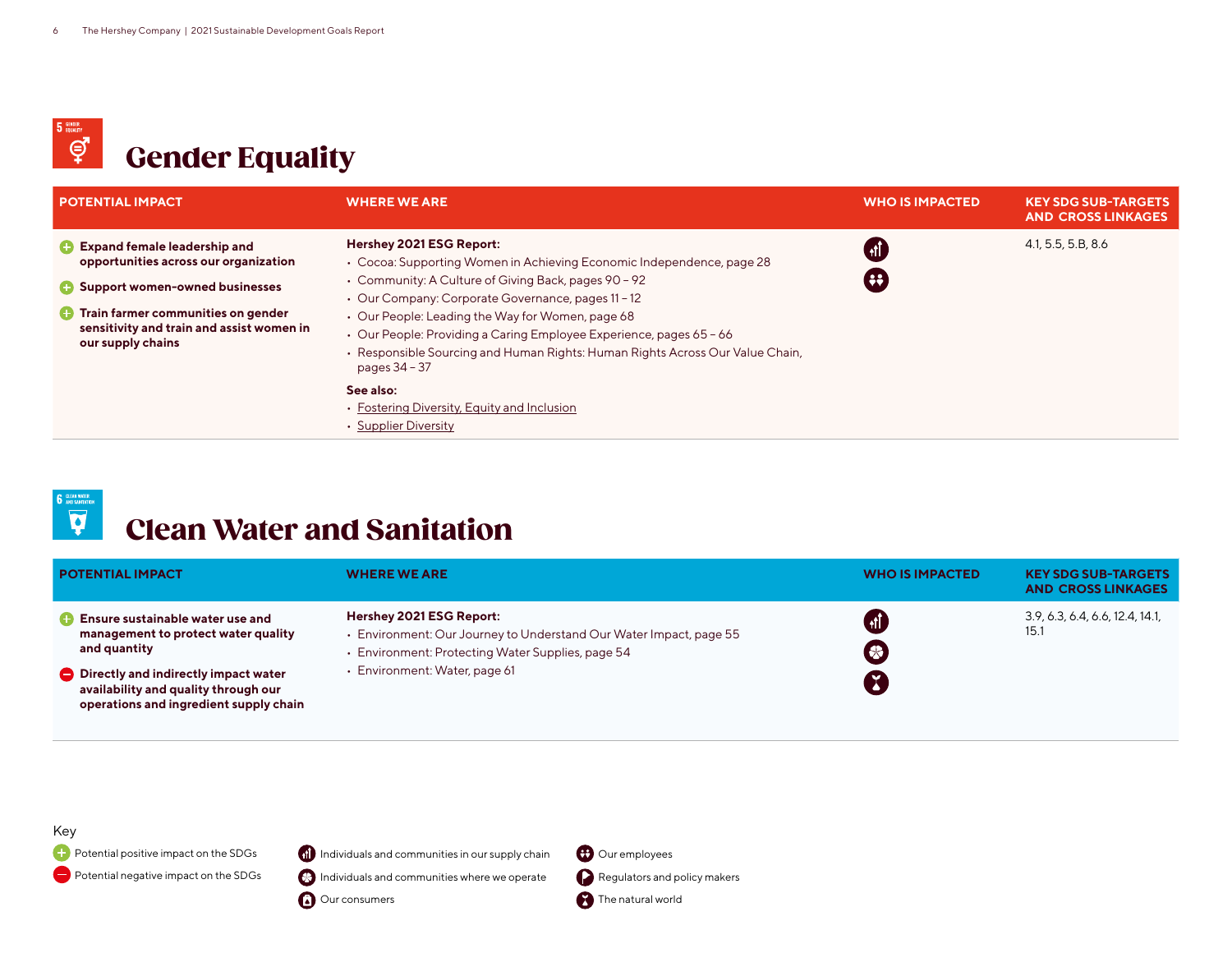

### Affordable and Clean Energy

| <b>POTENTIAL IMPACT</b>                                                                                                                           | <b>WHERE WE ARE</b>                                                                | <b>WHO IS IMPACTED</b> | <b>KEY SDG SUB-TARGETS</b><br><b>AND CROSS LINKAGES</b> |
|---------------------------------------------------------------------------------------------------------------------------------------------------|------------------------------------------------------------------------------------|------------------------|---------------------------------------------------------|
| <b>Confidence in the share of renewable energy</b><br>supported and sourced in the grid<br><b>All improve energy efficiency in our facilities</b> | Hershey 2021 ESG Report:<br>• Environment: Acting on Climate Change, pages 49 - 51 | $\bullet \bullet$      | 7.2, 7.3, 9.4, 13                                       |



### Decent Work and Economic Growth

| <b>POTENTIAL IMPACT</b>                                                                                                             | <b>WHERE WE ARE</b>                                                                                            | <b>WHO IS IMPACTED</b> | <b>KEY SDG SUB-TARGETS</b><br><b>AND CROSS LINKAGES</b> |
|-------------------------------------------------------------------------------------------------------------------------------------|----------------------------------------------------------------------------------------------------------------|------------------------|---------------------------------------------------------|
| Assist in economic development of local<br>communities                                                                              | Hershey 2021 ESG Report:<br>• Cocoa: Lifting up Rural Livelihoods, pages 27 - 28                               |                        | 8.4, 8.5, 8.6, 8.7, 8.8, 16.2                           |
| <b>Promote safe and secure working</b><br>environments for all workers                                                              | • Our People: Keeping People Safe, page 64<br>• Our People: Leading the Way for Women, page 68                 | 33                     |                                                         |
| <b>Promote equal pay for equal work</b>                                                                                             | • Our People: Safety, page 79<br>• Responsible Sourcing and Human Rights: Human Rights Across Our Value Chain, |                        |                                                         |
| Seek to decouple our economic growth<br>from environmental degradation                                                              | pages 34 - 37<br>• Responsible Sourcing and Human Rights: Responsible Sourcing, pages 39 - 42                  |                        |                                                         |
| $\Box$ Industry-wide risk of human rights<br>infringements, including child<br>labor, occurring within agriculture<br>supply chains | See also:<br>$\cdot$ 2021 Form 10-K, pages 6 - 7<br>• Responsible Sourcing Supplier Program                    |                        |                                                         |



**Potential positive impact on the SDGs** 

Δ Potential negative impact on the SDGs **11** Individuals and communities in our supply chain

**Individuals and communities where we operate** Our consumers

Our employees Regulators and policy makers

The natural world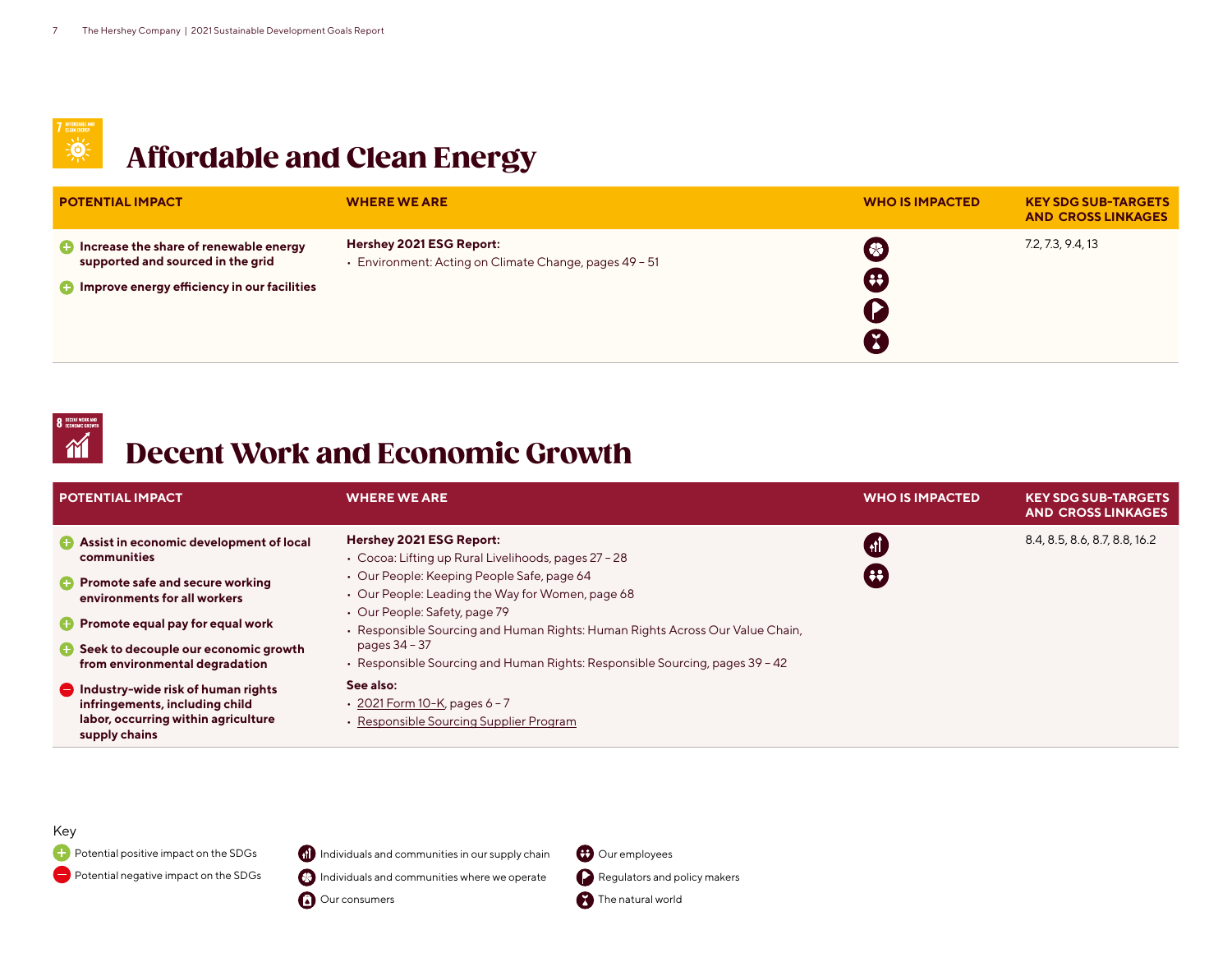

| <b>POTENTIAL IMPACT</b>                                                                                                                                                            | <b>WHERE WE ARE</b>                                                                                                                                                                                                                                                                                                                                                                 | <b>WHO IS IMPACTED</b> | <b>KEY SDG SUB-TARGETS</b><br><b>AND CROSS LINKAGES</b> |
|------------------------------------------------------------------------------------------------------------------------------------------------------------------------------------|-------------------------------------------------------------------------------------------------------------------------------------------------------------------------------------------------------------------------------------------------------------------------------------------------------------------------------------------------------------------------------------|------------------------|---------------------------------------------------------|
| <b>C</b> Empower and promote the social and<br>economic inclusion of all irrespective of<br>age, sex, disability, race, ethnicity, origin,<br>religion or economic or other status | Hershey 2021 ESG Report:<br>• Cocoa: Lifting up Rural Livelihoods, pages 27 - 28<br>• Community, pages $86 - 92$<br>• Our People: 2021: Living DEI at Hershey, page 68<br>• Our People: Accelerating DEI Efforts at Hershey, page 67<br>• Our People: Providing a Caring Employee Experience, pages 65 - 66<br>• Youth: Our Shared Goodness Legacy - Milton Hershey School, page 84 | $\bigcirc$<br>8        | 10.2 <sub>2</sub>                                       |
|                                                                                                                                                                                    | See also:<br>• Fostering Diversity, Equity and Inclusion<br>• Supplier Diversity                                                                                                                                                                                                                                                                                                    |                        |                                                         |



### Responsible Consumption and Production

| <b>POTENTIAL IMPACT</b>                                                                                                                                                                                                                                                                                                                                                                                                                                                                                                                                                                                                                                                                                                                                                              | <b>WHERE WE ARE</b>                                                                                                                                                                                                                                                                                                                                                          | <b>WHO IS IMPACTED</b> | <b>KEY SDG SUB-TARGETS</b><br><b>AND CROSS LINKAGES</b> |
|--------------------------------------------------------------------------------------------------------------------------------------------------------------------------------------------------------------------------------------------------------------------------------------------------------------------------------------------------------------------------------------------------------------------------------------------------------------------------------------------------------------------------------------------------------------------------------------------------------------------------------------------------------------------------------------------------------------------------------------------------------------------------------------|------------------------------------------------------------------------------------------------------------------------------------------------------------------------------------------------------------------------------------------------------------------------------------------------------------------------------------------------------------------------------|------------------------|---------------------------------------------------------|
| <b>Ensure ingredients and materials are</b><br>sourced responsibly<br><b>Confidence in the U.S. Server Street Street Street Street Street Street Street Street Street</b><br>raw material supply chains back to origin<br>to understand opportunities to mitigate<br>any negative impacts<br>Reduce packaging material usage<br><b>Confidence Interior Interior Interior Interior Interior Interior Interior Interior Interior Interior Interior Interior Interior Interior Interior Interior Interior Interior Interior Interior Interior Interior Interior Int</b><br>that are renewable, recyclable or reusable<br>Packaging waste is a global issue<br>Social and environmental challenges in<br>the communities and ecosystems where<br>our ingredients and materials come from | Hershey 2021 ESG Report:<br>• Cocoa: Fighting Deforestation, pages 29 - 30<br>• Environment: Making Progress on Packaging, page 53<br>• Environment: Packaging, page 60<br>• Responsible Sourcing and Human Rights: Responsible Sourcing, pages 39 - 42<br>See also:<br>• Environment<br>• Priority Ingredients and Raw Materials<br>• Responsible Sourcing Supplier Program |                        | 6.3, 12.2, 12.3, 12.4, 12.5, 12.6                       |
| Key<br>Potential positive impact on the SDGs<br>Potential negative impact on the SDGs                                                                                                                                                                                                                                                                                                                                                                                                                                                                                                                                                                                                                                                                                                | (ii) Individuals and communities in our supply chain<br><b>CD</b> Our employees<br>Individuals and communities where we operate<br>Regulators and policy makers                                                                                                                                                                                                              |                        |                                                         |

Our consumers

Regulators and policy makers The natural world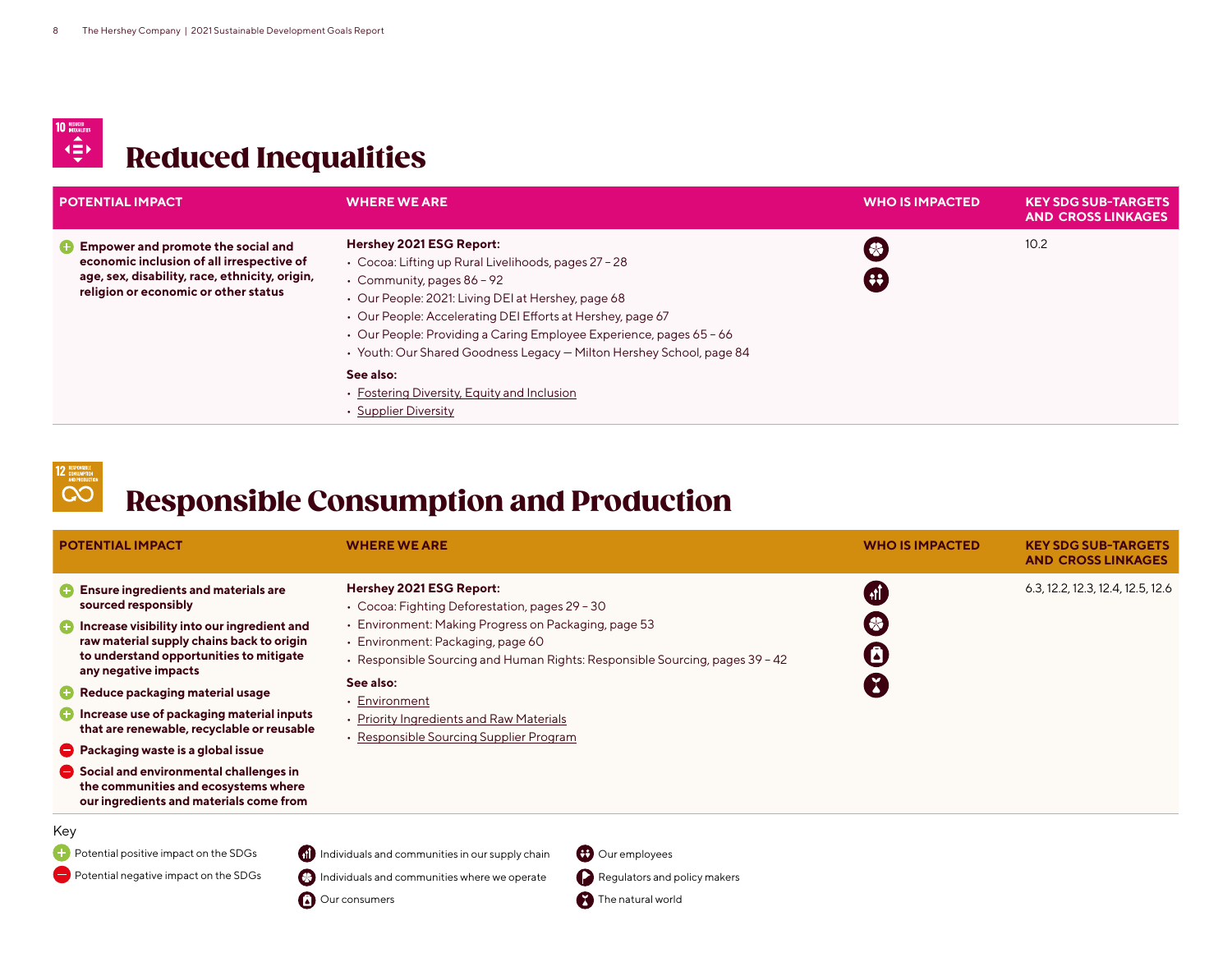

| <b>POTENTIAL IMPACT</b>                                                                                                                                                  | <b>WHERE WE ARE</b>                                                                                                                                                                                                                                                | <b>WHO IS IMPACTED</b> | <b>KEY SDG SUB-TARGETS</b><br><b>AND CROSS LINKAGES</b> |
|--------------------------------------------------------------------------------------------------------------------------------------------------------------------------|--------------------------------------------------------------------------------------------------------------------------------------------------------------------------------------------------------------------------------------------------------------------|------------------------|---------------------------------------------------------|
| Reduce absolute GHG emissions across<br>our direct operations (Scope 1 and<br>Scope 2) and our value chain (Scope<br>3) in alignment with the Paris Climate<br>Agreement | Hershey 2021 ESG Report:<br>• Cocoa: Fighting Deforestation, pages 29 - 30<br>• Environment: Acting on Climate Change, pages 49 - 51<br>• Environment: Our Progress, pages 57 - 61<br>• Responsible Sourcing and Human Rights: Responsible Sourcing, pages 39 - 42 | Gil<br>(☆<br>Ø         | 7.2, 7.3, 8.4, 14.3                                     |
| Advance sustainable packaging solutions<br>and work to eliminate deforestation from<br>our ingredient supply chains                                                      | • Responsible Sourcing and Human Rights: Responsible Sourcing Supplier Program,<br>pages 44 - 46<br>See also:                                                                                                                                                      | 33                     |                                                         |
| Directly and indirectly add GHG<br>emissions to the atmosphere as part of<br>our carbon footprint                                                                        | • Environment                                                                                                                                                                                                                                                      |                        |                                                         |



| <b>POTENTIAL IMPACT</b>                                                                                                                                                                                                               | <b>WHERE WE ARE</b>                                                                                                                                                                                                                                                                                                                                                                                     | <b>WHO IS IMPACTED</b> | <b>KEY SDG SUB-TARGETS</b><br><b>AND CROSS LINKAGES</b> |
|---------------------------------------------------------------------------------------------------------------------------------------------------------------------------------------------------------------------------------------|---------------------------------------------------------------------------------------------------------------------------------------------------------------------------------------------------------------------------------------------------------------------------------------------------------------------------------------------------------------------------------------------------------|------------------------|---------------------------------------------------------|
| <b>Protect and restore ecosystems in our</b><br>supply chain and ensure their sustainable<br>management<br>$\Box$ Increased demand for food commodities<br>(including some of our ingredients) puts<br>pressure on global forest land | Hershey 2021 ESG Report:<br>• Cocoa: Fighting Deforestation, pages 29 - 30<br>• Cocoa: Our Progress, pages 31 - 32<br>$\cdot$ Environment, pages 48 - 56<br>• Environment: Our Progress, pages 57 - 61<br>· Responsible Sourcing and Human Rights: Responsible Sourcing, pages 39 - 42<br>• Responsible Sourcing and Human Rights: Responsible Sourcing Ingredient<br>Commitments and Progress, page 47 | Gil                    | 6.6.15.1, 15.2, 15.5, 15.B                              |
|                                                                                                                                                                                                                                       | See also:<br>• Environment<br>• Priority Ingredients and Raw Materials<br>• Responsible Sourcing Supplier Program                                                                                                                                                                                                                                                                                       |                        |                                                         |

#### Key

**Potential positive impact on the SDGs** 

**1** Individuals and communities in our supply chain

Potential negative impact on the SDGs

**A** Individuals and communities where we operate Our consumers

Regulators and policy makers

The natural world

**Our employees**